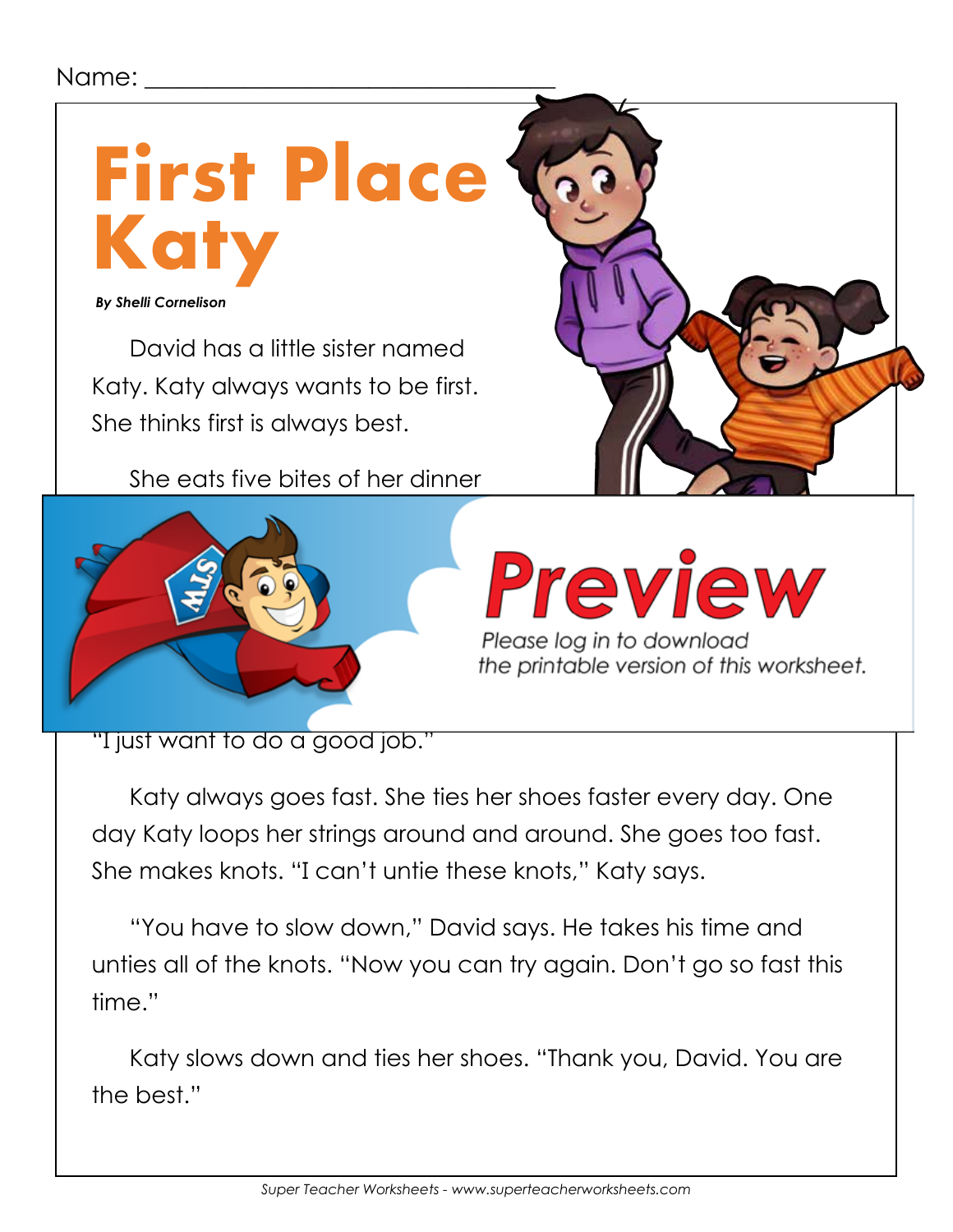

- **b.** Do a good job on your homework.
- **c.** Tie your shoes before you walk.
- **d.** Slow down and take your time.